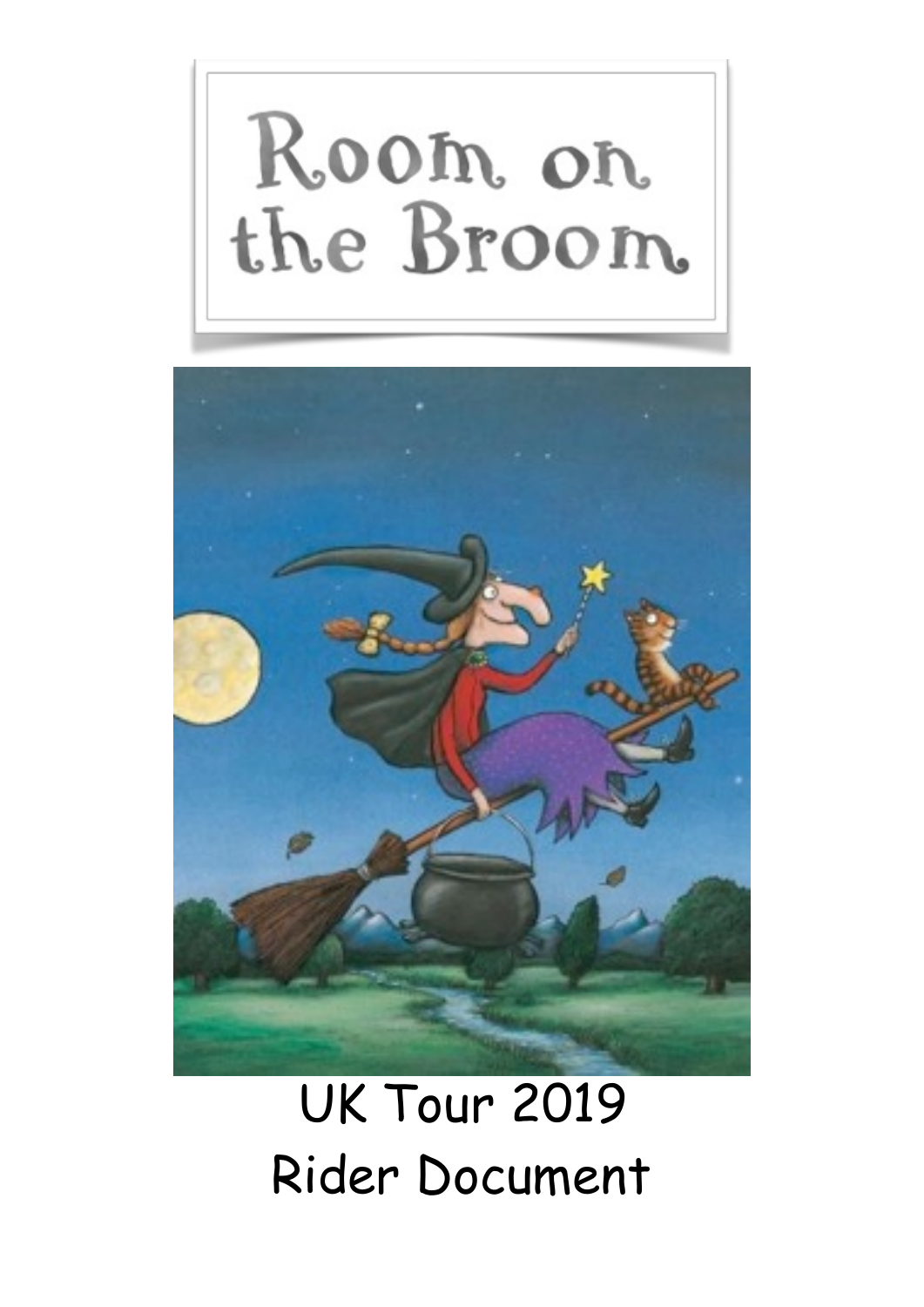# **CONTACTS**

| <b>Producer</b>           | <b>Tall Stories</b> | <b>Jacksons Lane</b>               |
|---------------------------|---------------------|------------------------------------|
|                           |                     | 269a Archway Road                  |
|                           |                     | London N6 5AA                      |
|                           |                     |                                    |
| <b>General Manager</b>    | Kenny Wax Ltd       |                                    |
|                           | Siobhan Higgins     | tel: 020 7437 1736                 |
|                           |                     | email: siobhan@kennywax.com        |
| <b>Director</b>           | Olivia Jacobs       |                                    |
|                           |                     |                                    |
| <b>Designer</b>           | Morgan Large        |                                    |
|                           |                     |                                    |
| <b>Lighting Designer</b>  | James Whiteside     | tel: 07974 170382                  |
|                           |                     | email: lighting@jameswhiteside.com |
| <b>Production Manager</b> | Nick May            | tel: 07976 285989                  |
|                           |                     | email: nick@nickmay.net            |

# **Touring Production Staff**

**Company Stage Manager Charlie Young** tel: 07830 320086

email: charlottenorris91@gmail.com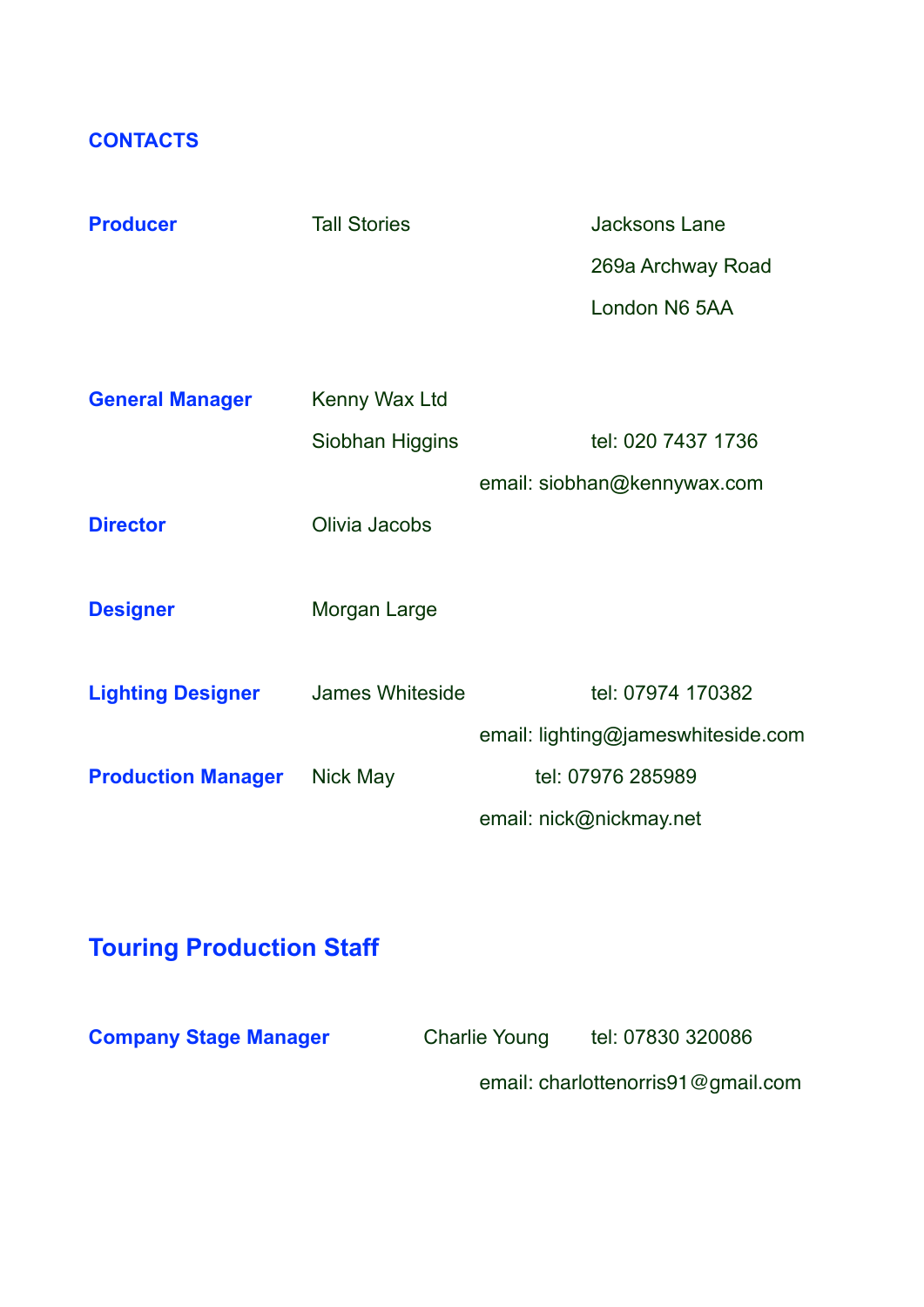# **SET**

The set consists of a printed dance floor, 4 rolls of 2m wide by 8m long each, to form a playing space of 8mx8m, on top of which there is centre stage free standing light box 3m tall by 2.8m wide constructed in six pieces which pin together, with a black serge covering and gauze front. Inside the light box we will place a pair of toured LED colour changing battens. Downstage right and left there is a pair of self supporting trees of timber and Plastazote construction between 2m and 3m tall, we will require the use of several stage weights for these.

We will require the use of a number of in house borders and legs to create a black box, if this could be prepared before our arrival we would be grateful. We also require treads into the auditorium. Please inform as soon as possible if any of the above is not possible

The set is of timber construction meeting current H&S regulations.

# **GET-IN**

# **The Fit Up will commence on the day and time as specified in the accompanying crew call document**

We require the venue to supply us with the following crew. (Unless otherwise stated)

#### **Fit-up and get-out** 2 Stage

2 Lx (1 to be responsible for the plugging up of our toured sound equipment)

# **Please see attached sheet for specific call times & crew numbers**

# **SHOW CALL**

#### **Pre-set and show**

1 Lx board operator (an additional 2 Stage will be required where the show is playing alongside another show, please advise asap if this is the case)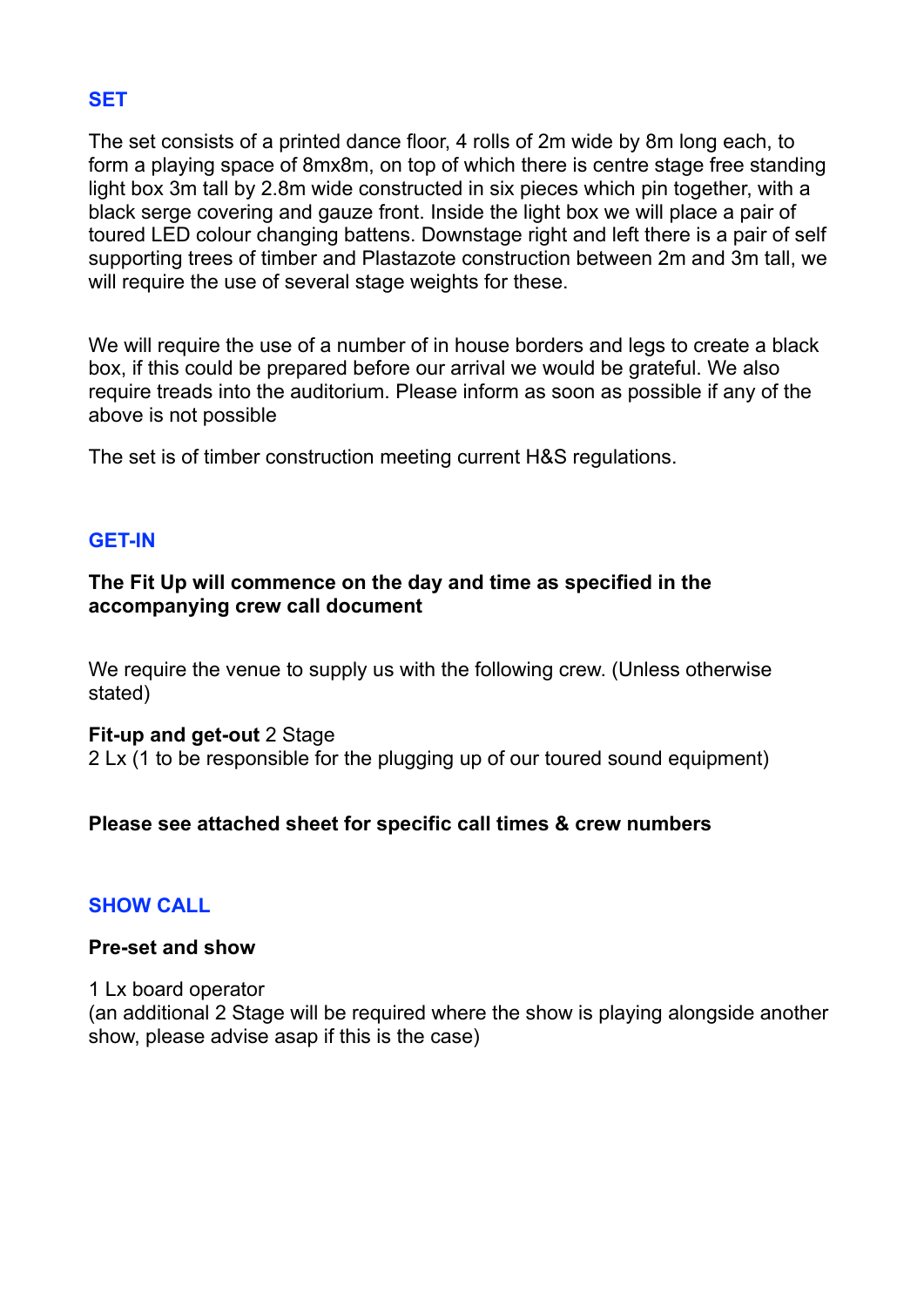# **RUNNING TIMES**

Performance running time is approximately: 55 minutes with no interval

Latecomers can be admitted but only at a point to be determined by the Company Stage Manager who will liaise with the FOH Manager.

# **PERFORMANCE TIMES**

Performance times will vary from venue to venue, please double check with FOH

# **WARDROBE**

We require a designated wardrobe area with washing and ironing facilities, and costume rails.

Our wardrobe person will be responsible for the daily maintenance of the costumes at each venue

# **DRESSING ROOMS**

The company comprises of: Company Stage Manager (on the book) 4 Actors

A minimum of 2 dressing rooms with access to shower facilities, and a company office with telephone and internet access is required.

# **Q-LITES/COMS**

Voice & Light communication is required between the DSM position and the Lx board operator